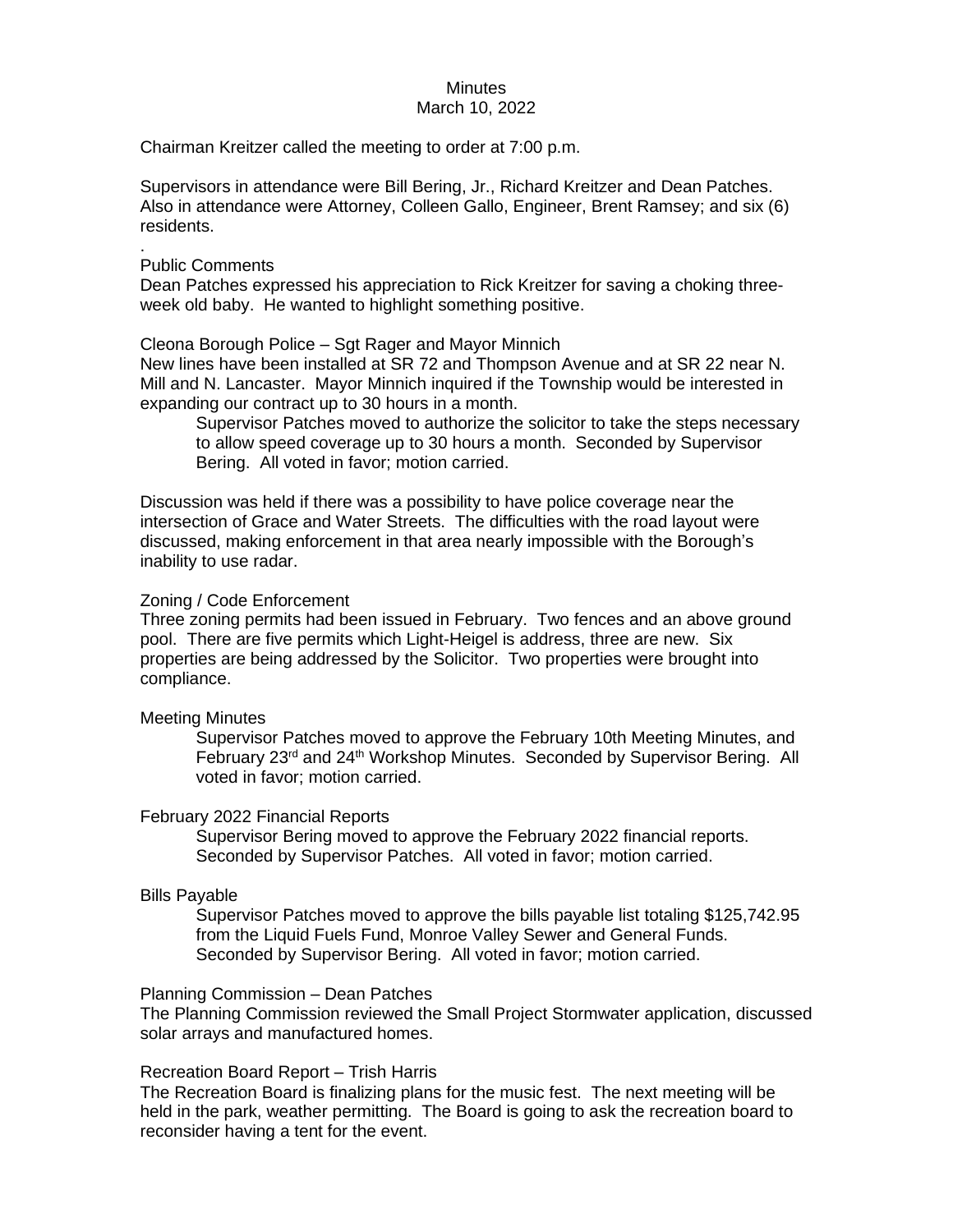# Township Report – Kirk Artz

Supervisor Kreitzer commended the work Mr. Artz has done as road foreman. There was a round of applause.

In February the road crew checked inlets and culverts, service equipment, fixed equipment, and plowed snow. There are plans to trim trees, fix pot holes, clean gutters and swales, plow as needed, check inlets and culverts and work on the park trails.

#### Stormwater Management – Brent Ramsey

DEP has been contacted and they will accept MS4 waiver requests at any time. Supervisor Patches moved to authorize Gannett Fleming to prepare the MS4 Waiver Request for submission to DEP. Seconded by Supervisor Bering. All voted in favor; motion carried.

Communications

Northern Lebanon County Authority – January 25, 2022 Minutes

PCRB notification that they are changing the definition of an employee when in reference to a fire company.

PennDot notification of the release of Liquid Fuels Funds and Turnback Funds Northern Lebanon County Authority Financial Statement for 2022

#### **OLD BUSINESS**

Mill Street Heights Swale Project – Brent Ramsey

The packet will be reading for bidding. The fence repairs have been added to the packet which may add upwards of \$4,000 to the bid total. Mr. Ramsey has the calculations for the water flow. Attorney Gallo has reviewed the plans and they clearly state the swale was designed to be the responsibility of the property owners.

Supervisor Patches moved to authorize the completion and advertising of the bid packet for the swale project. Seconded by Supervisor Bering. All voted in favor; motion carried.

Supervisor Patches moved to set the maximum homeowner contribution at \$3,000 with a 10% discount if paid within 30 days of the completion of the project. A 24-month payment plan can be established with additional terms if arrangements are made with the Township Office. Seconded by Supervisor Bering. All voted in favor; motion carried.

#### On Lot Maintenance

Attorney Gallo requested an executive session to discuss a matter of potential litigation.

Western Star Truck Order The truck is on order.

#### Mill Street Park Walking Trail

Supervisor Kreitzer moved to authorize the signing of Resolution #2022-06 establishing the grant project, the grant amount of \$25,000 and the contact persons for the grant as Trish Harris and Jennifer Harding. Seconded by Supervisor Patches. All voted in favor; motion carried.

SR 72 and New Bunker Hill Street – BriannaTaylor

Supervisor Bering thanked Gannett Fleming for providing flashing light estimates for their review. Mrs. Taylor commented that N. Lebanon Township installed signs at SR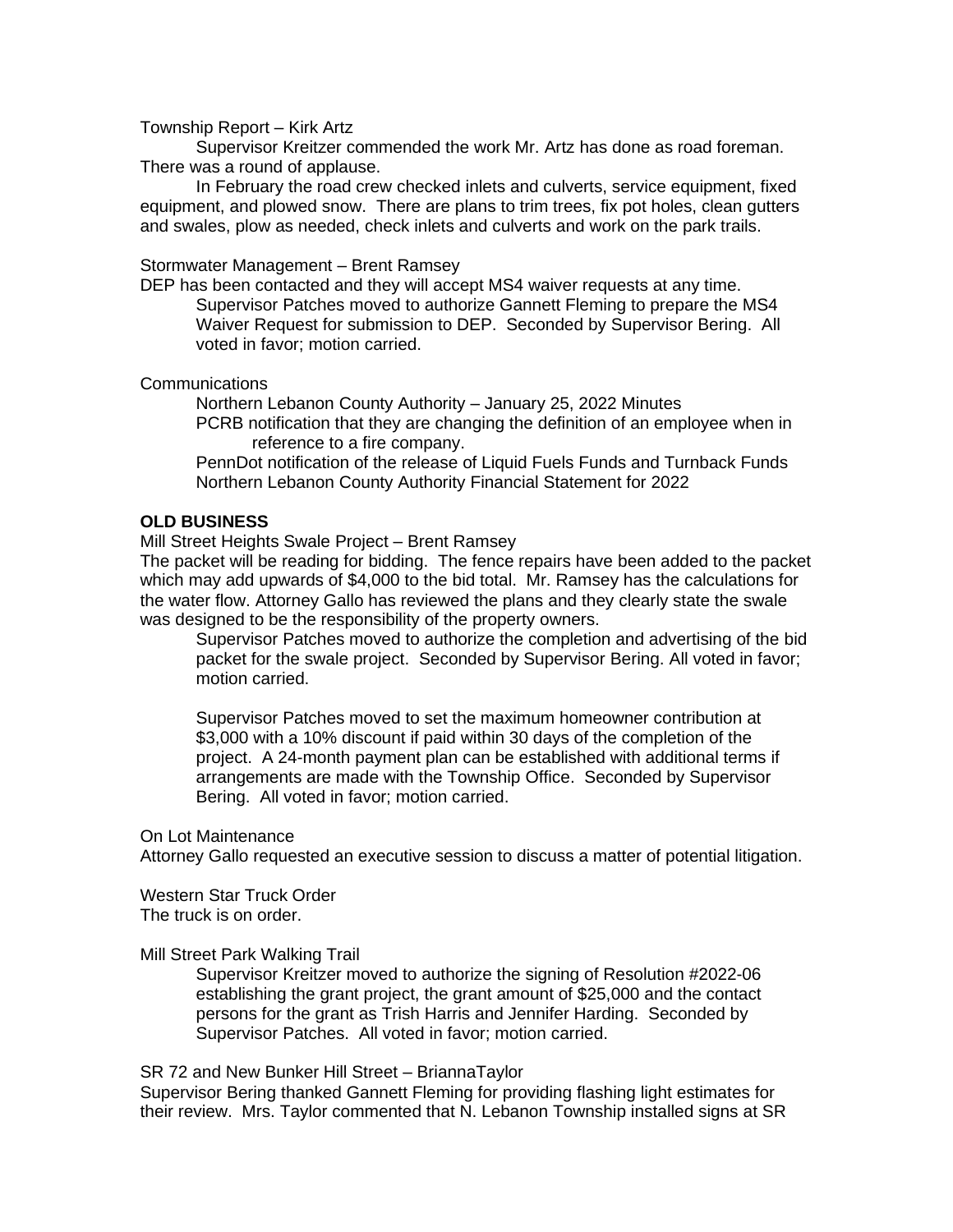343, Kochenderfer and Kimmerlings Roads. Those signs were paid for and installed by PennDot with and agreement that they will be maintained by the Township.

2022 Paving and Seal Coat Bid Packets

Separate bid packets have been prepared for paving and seal coating, per municipal services.

Supervisor Patches moved to authorize the advertising of the bid packets. Seconded by Supervisor Bering. All voted in favor; motion carried.

# **NEW BUSINESS**

Comprehensive Plan

Gannett Fleming was asked to provide a proposal to update the comprehensive plan.

2022-23 CoStars Salt Contract

Due to the mildness of this winter, it was determined to reduce the amount of salt requested in the next contract.

Supervisor Patches moved to participate in the 2022-23 CoStars Salt Contract with a total request of 550 tons. Seconded by Supervisor Bering. All voted in favor; motion carried.

Martin Act 14 Letter – NPDES CAFO Permit Application

Supervisor Patches moved to authorize the completion of the Act 14 form to be returned to DEP. Seconded by Supervisor Bering. All voted in favor; motion carried.

Snyder Chapter 102 Letter – Land Development & Stormwater – 2 Poultry Barns Questions were posed as the Chapter 102 letter differs from the plan information on file. Bert Nye is to be contacted for clarification.

Solar Arrays

The Supervisors discussed putting something in place to be proactive for the introduction of solar arrays in the Township.

Snyder Swage Module and Module Resolution #2022-04

Supervisor Patches moved to table the Snyder sewer module until the revised land development plan can be reviewed. Seconded by Supervisor Kreitzer. All voted in favor; motion carried.

Resignation / Hiring

Mr. Artz's letter of resignation was received. His last day with Swatara Township will be March 11, 2022. The Supervisors are in discussion for a replacement

Manager Ordinance and Resolution

Atty. Gallo requested an executive session to discuss a personnel matter.

2022 County Liquid Fuels Funds

Registration for 2022 County Liquid Fuels has opened.

Supervisor Patches moved to participate with the County for Liquid Fuels Funds for line painting. Seconded by Supervisor Bering. All voted in favor; motion carried

Old Jonestown Road Guiderail Damage